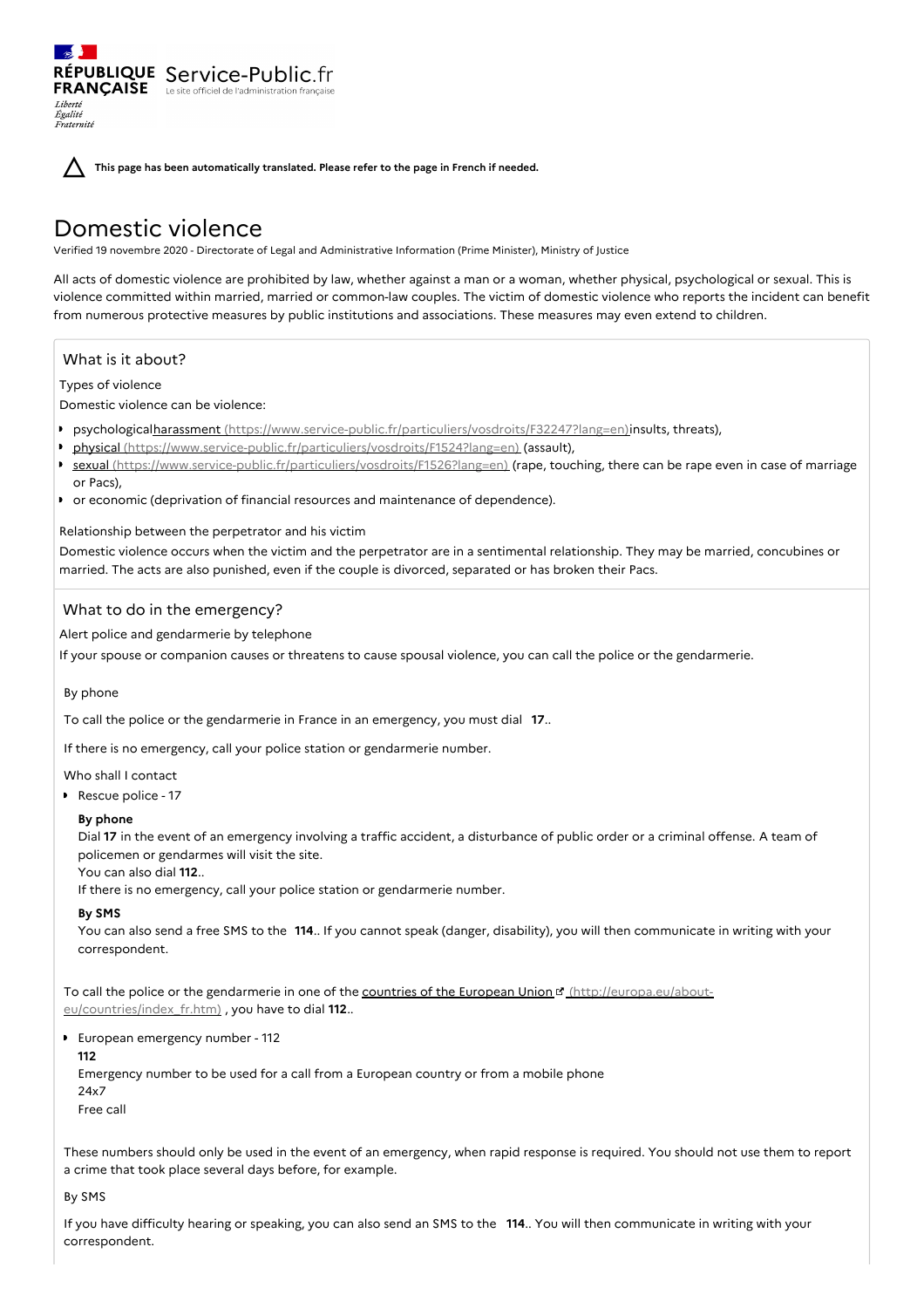Who shall I contact

Emergency number for people who cannot call - 114 114

**By SMS** Free 24/7

# **By emergency application 114**

Free 24/7

Contact possible via:

- Visiophony
- Chat
- Voice / Text Return

### **Through the Internet portal http://www.urgence114.fr**

### Free 24/7

Contact possible via:

- Visiophony
- Chat
- Voice / Text Return

This number should only be used in the event of an emergency, when rapid response is required. You should not use it to report a crime that took place several days before, for example.

### Alert Rescue Services

You can also alert the Samu or fire brigade if you need urgent medical attention following acts of domestic violence.

Who shall I contact

 $Samu - 15$ 

For medical emergencies

### **By phone**

### **15**

Free call from a fixed station and a mobile phone in France and overseas Works 24/7

# **Firefighters - 18**

### **By phone**

Dial **18** in the event of an emergency involving a fire, a road accident, a domestic accident, an explosion or the release of toxic gases or vapors, a person at risk, drowning or flooding. From a mobile phone, dial **112**..

# Contact the police or gendarmerie via instant messaging

Instant messaging (chat) allows you to chat with police or gendarmerie personnel. At any time, the chat history can be deleted from your computer, mobile phone or tablet.

### $\rightarrow$  Reporting domestic violence

Ministry of the Interior



# Removal of violent spouse from home

The perpetrator of domestic violence may be forced by the authorities to leave the home. The law allows for the eviction of a violent spouse or partner.

The victim may also leave the home if she so wishes.

To prevent this departure from being reproached, you can deposit a hand [\(https://www.service-public.fr/particuliers/vosdroits/F11182?](https://www.service-public.fr/particuliers/vosdroits/F11182?lang=en) lang=en) at the police station or the gendarmerie brigade. Domestic violence may justify leaving home.

### Emergency accommodation

You can call social Samu for help if you have had to leave your home as a result of domestic violence.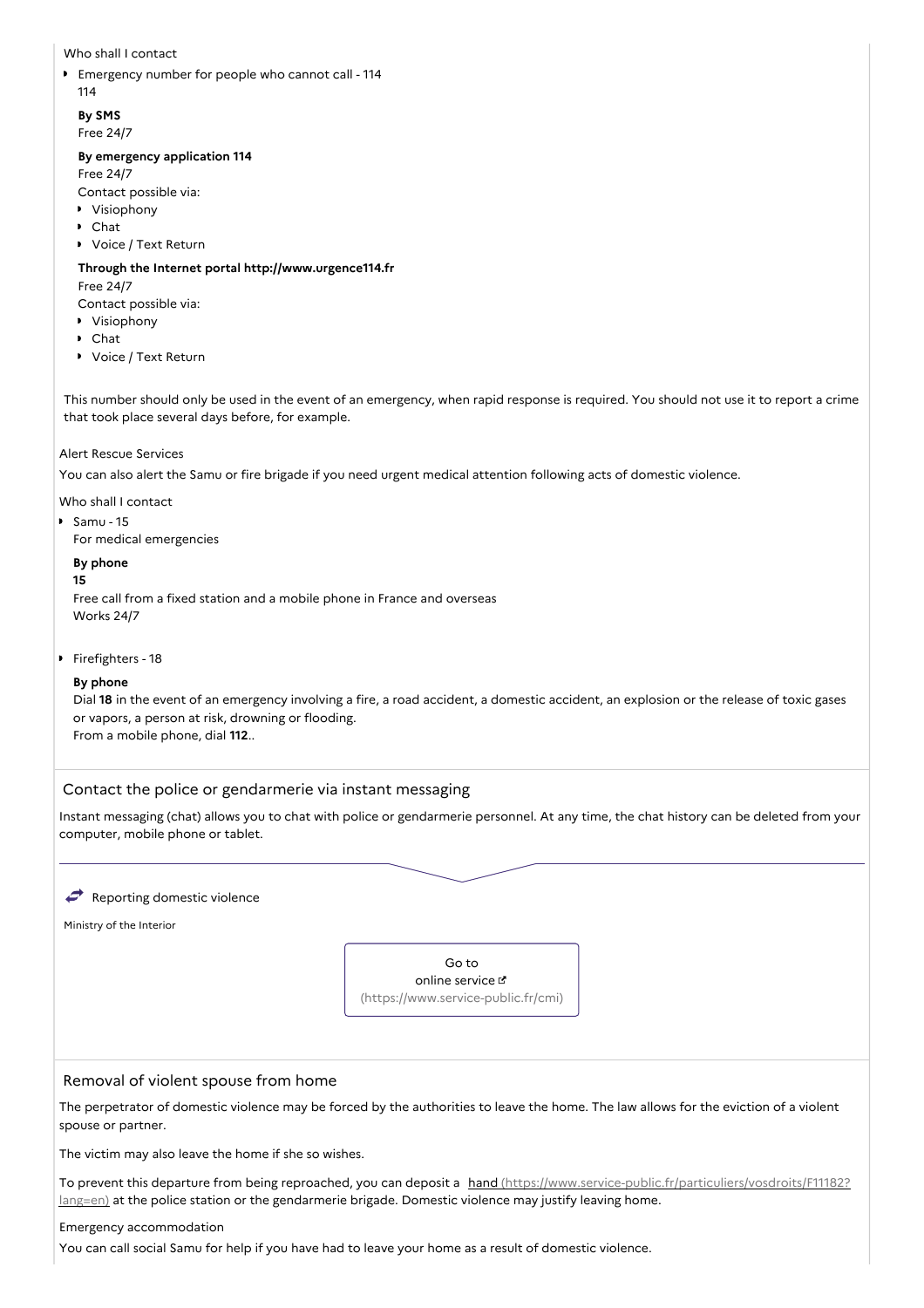# Who shall I contact

Social Samu - 115 Emergency and homeless number

# **By phone**

**115** (free of charge from a landline and a mobile phone in mainland France and overseas) Open from Monday to Sunday and operating 24 hours a day

 **FYI :** you can apply for emergency accommodation to avoid staying in the same dwelling as your abuser during the curfew or confinement period.

# Maintenance of family housing

The enjoyment of family accommodation shall be attributed to the spouse who has been the victim of violence, even if he has been provided with emergency accommodation. However, the judge may decide otherwise by making an order setting out the reasons for the choice.

# Relocation

If you got a protection order, you can benefit from the support of specialized associations to find a home. These associations can sublet you with furnished or unfurnished units that they rent from housing associations. Depending on your situation, you can have facilities for the payment of the deposit and the first months of rent.

# Have your injuries checked

If you are a victim of domestic violence, you can go to a hospital, a doctor or a midwife (if you are a woman). The medical findings will be useful when trying the perpetrator.

# Who shall I contact

- Hospital [\(http://www.hopital.fr/annuaire\)](http://www.hopital.fr/annuaire)
- Doctor & [\(http://www.conseil-national.medecin.fr/\)](http://www.conseil-national.medecin.fr/)
- Midwife & [\(http://www.ordre-sages-femmes.fr/annuairesflib/\)](http://www.ordre-sages-femmes.fr/annuairesflib/)

The health professional shall be subject to medical confidentiality.

# Victim assistance

As a victim of domestic violence, you can contact the following organizations:

- **3919**, specialized service on violence against women
- Association of the network France Victims, via the number 116 006 Victims
- Women's Rights Information Center.

If you decide to go to court, you can be assisted by a lawyer, whose costs can be covered under certain conditions in the context of legal aid. You can also contact the Victim Support Office for assistance in completing the legal process.

Who shall I contact

Specify your city or postcode The choice of a municipality in the suggestion list will automatically trigger an update of the content

Violence Women Info - 3919

Listens, informs and guides women victims of violence, as well as witnesses of violence against women. Deals with physical, verbal or psychological violence, at home or at work, and of any kind (including sexual harassment, assault and rape).

Does not deal with emergencies (it is not a police or gendarmerie service).

**By phone**

**39,19** (free call from landline or mobile) Open from **Monday to Saturday** from **9am to 7pm** Anonymous call. Call not on phone bills.

■ 116 006 - Victim Support Number Listens, informs and advises victims of crime and their relatives.

**By phone 116,006**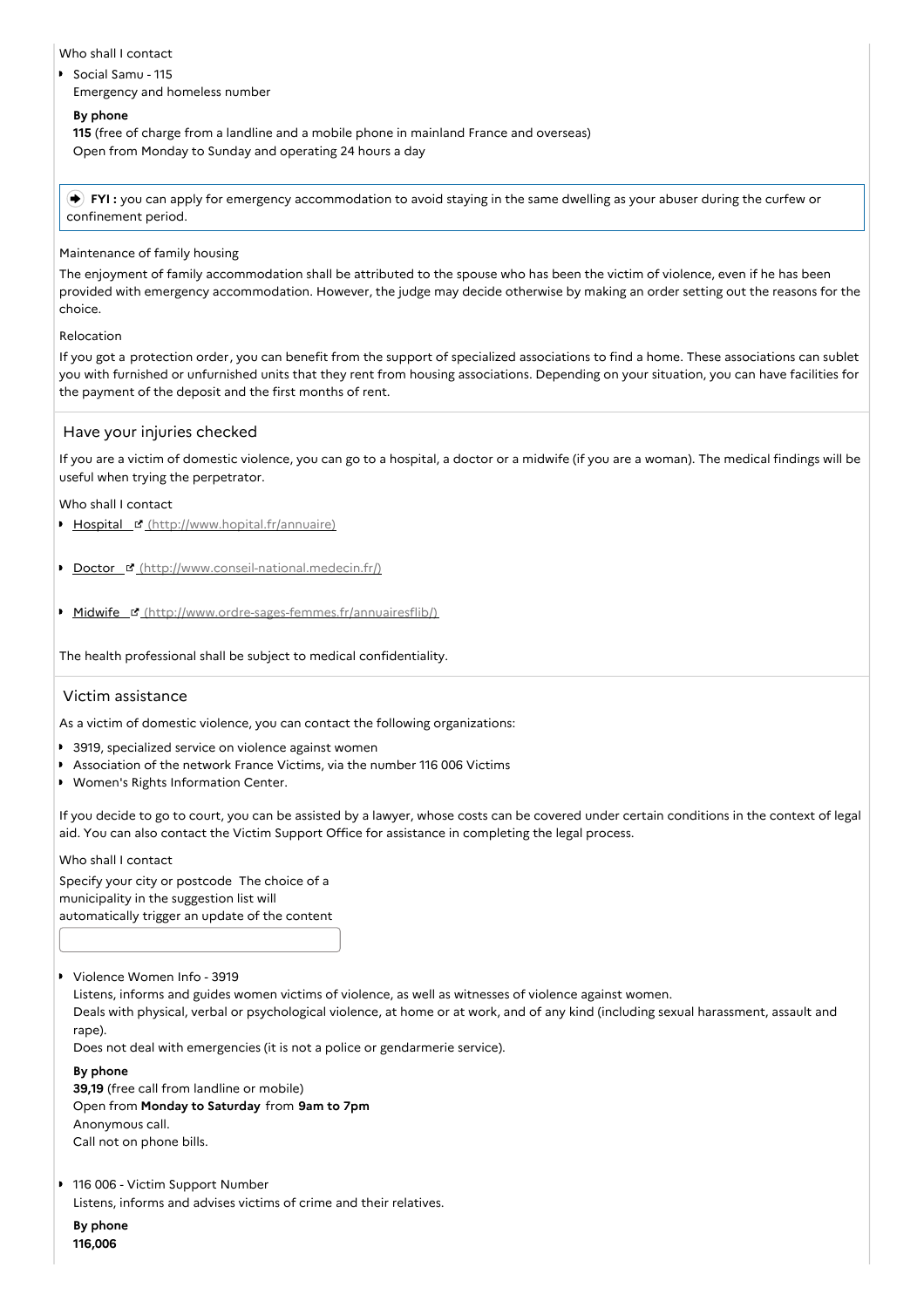Free call Open 7 days a week from 9am to 7pm The service can also be accessed by dialing **+33 (0)1 80 52 33 76** (normal pricing number).

#### **By email**

victimes@france-victimes.fr

Lawyer E' [\(https://www.cnb.avocat.fr/annuaire-des-avocats-de-france\)](https://www.cnb.avocat.fr/annuaire-des-avocats-de-france)

■ Victim Support Office [\(https://lannuaire.service-public.fr/recherche?whoWhat=bureau+d%27aide+aux+victimes&where=\)](https://lannuaire.service-public.fr/recherche?whoWhat=bureau+d%2527aide+aux+victimes&where=)

### File a complaint

In order for the perpetrator of the spousal violence you have suffered to be prosecuted, and to be sentenced for his act, you must file [\(https://www.service-public.fr/particuliers/vosdroits/F1435?lang=en\)..](https://www.service-public.fr/particuliers/vosdroits/F1435?lang=en)

In case of violence, you have 6 years to file a complaint.

On site

You must contact a police station or gendarmerie of your choice.

Who shall I contact

Office or Force [c' [\(http://www.interieur.gouv.fr/Contact/Contacter-une-brigade-de-gendarmerie-ou-un-commissariat-de-police\)](http://www.interieur.gouv.fr/Contact/Contacter-une-brigade-de-gendarmerie-ou-un-commissariat-de-police)

You cannot be denied receipt of the complaint.

The complaint is then transmitted to the public prosecutor by the police or the gendarmerie.

By mail

You can lodge a complaint directly with the public prosecutor. We need to send free paper letter (https://www.service[public.fr/particuliers/vosdroits/R11469?lang=en\)](https://www.service-public.fr/particuliers/vosdroits/R11469?lang=en) the court of the place of the offense or the place of residence of the offender.

The letter must include the following:

- Civil status and full contact information (address and telephone number) of the complainant
- Detailed account of the facts, date and place of the offense
- Assumed author's name if you know him (otherwise the complaint will be filed against X)
- Names and addresses of potential witnesses to the offense
- **Description and provisional or final injury estimate**
- Evidence: medical certificates, work stoppages, various invoices, findings .....
- Willingness to take part in civil proceedings

Ħ Make a complaint to the public prosecutor

Directorate of Legal and Administrative Information (Dila) - Prime Minister

Go to document template [\(https://www.service-public.fr/simulateur/calcul/Porter\\_plainte\)](https://www.service-public.fr/simulateur/calcul/Porter_plainte)

Who shall I contact

Court of Justice or Proximity **E** [\(https://www.justice.fr/recherche/annuaires\)](https://www.justice.fr/recherche/annuaires)

You can send your complaint by registered letter with acknowledgement of receipt or by simple letter. You can also file your complaint directly at the court reception. In all cases, a receipt will be given to you as soon as the public prosecutor's office has registered your complaint.

**FYI** : if the police or the gendarmerie refuse to take your complaint of domestic violence, you can alert the relevant supervisory authorities.

C Entering the National Police Inspectorate online

Ministry of the Interior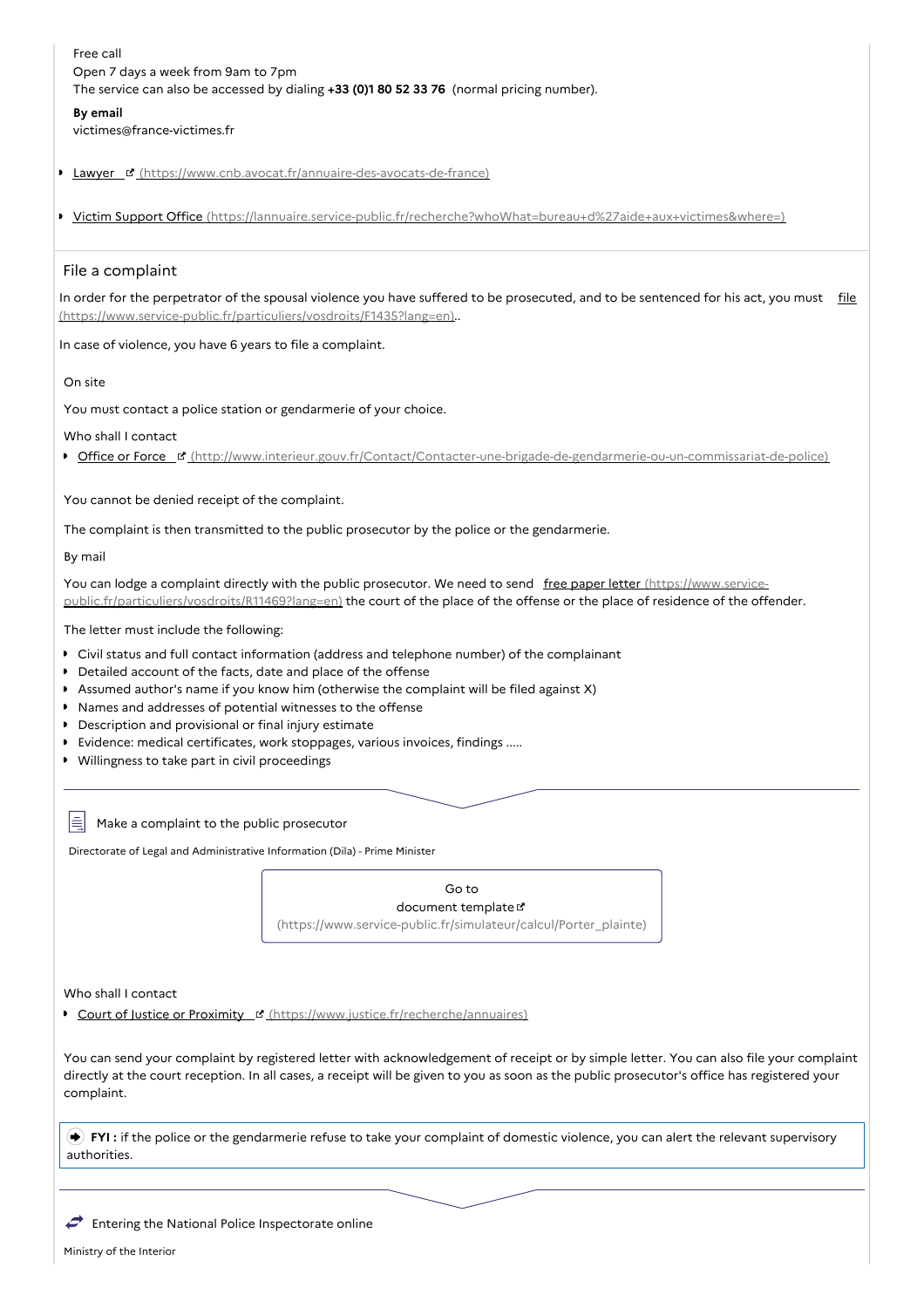Allows you to directly enter the general inspection of the national police if you are a victim or witness of a behavior that may involve a police officer.

| יוטיוורה הוווהרוי                                                             |                                                                                                                                                                                                                                                                |
|-------------------------------------------------------------------------------|----------------------------------------------------------------------------------------------------------------------------------------------------------------------------------------------------------------------------------------------------------------|
|                                                                               | Go to                                                                                                                                                                                                                                                          |
|                                                                               | online service L'                                                                                                                                                                                                                                              |
|                                                                               | (http://www.police-nationale.interieur.gouv.fr/Organisation/Inspection-Generale-de-la-Police-Nationale/Signalement-IGPN)                                                                                                                                       |
|                                                                               | Entering the General Inspectorate of the National Gendarmerie online                                                                                                                                                                                           |
| Ministry of the Interior                                                      |                                                                                                                                                                                                                                                                |
| the ethics of the National Gendarmerie.                                       | Allows you to bring to the attention of the General Inspectorate of the National Gendarmerie facts that you consider to be contrary to                                                                                                                         |
|                                                                               | Go to                                                                                                                                                                                                                                                          |
|                                                                               | online service &<br>(http://www.gendarmerie.interieur.gouv.fr/Contacts/Formulaire-de-reclamation)                                                                                                                                                              |
| Apply for a protection order                                                  |                                                                                                                                                                                                                                                                |
| Purpose of protection order<br>not live in cohabitation with the perpetrator. | If you are the victim of violence in your couple, you can apply to the family court for a protection order. You can do this even if you do                                                                                                                     |
|                                                                               | In case of danger to you or your children, this judge can issue you an emergency protection order, even if you have not yet filed a<br>criminal complaint. The protection order is intended to prevent the perpetrator from approaching you and your children. |
| Procedure                                                                     |                                                                                                                                                                                                                                                                |
|                                                                               | The application for a protection order must be made by application to the competent family court judge for your home.                                                                                                                                          |
| Cerfa nº 15458*05 - Ministry of Justice                                       | Application to Family Court Judge: issuance of protection order                                                                                                                                                                                                |
|                                                                               | Go to<br>form(pdf - 107.9 KB) பீ<br>(https://www.formulaires.service-public.fr/gf/cerfa_15458.do)                                                                                                                                                              |
| Consult the online manual                                                     |                                                                                                                                                                                                                                                                |
|                                                                               | > > Notice - Application for Protection Order F (https://www.formulaires.service-public.fr/gf/getNotice.do?cerfaNotice=52038&cerfaFormulaire=15458)                                                                                                            |
| Who shall I contact                                                           | You can attach to the request all the evidence of the violence suffered: medical certificates, photo of injuries, testimonies                                                                                                                                  |
|                                                                               | Court of Justice or Proximity La (https://www.justice.fr/recherche/annuaires)                                                                                                                                                                                  |
| been set.                                                                     | The family judge must set the date of the hearing by order. The decision must be made no later than 6 days after the hearing date has                                                                                                                          |
| within 2 days. The costs of bailiffs are borne by the State.                  | If you are assisted by a lawyer, you must transmit by bailiff the order setting the hearing date and the request to the alleged perpetrator,                                                                                                                   |
|                                                                               | If you are not assisted by a lawyer, the court registry must forward the order setting the hearing date to the alleged perpetrator.                                                                                                                            |
| necessary.                                                                    | The judge may also decide to inform the alleged perpetrator of the violence of the date of the hearing by any means, if he considers it                                                                                                                        |
| Decision                                                                      | Répondez aux questions successives et les réponses s'afficheront automatiquement                                                                                                                                                                               |
| Favorable                                                                     |                                                                                                                                                                                                                                                                |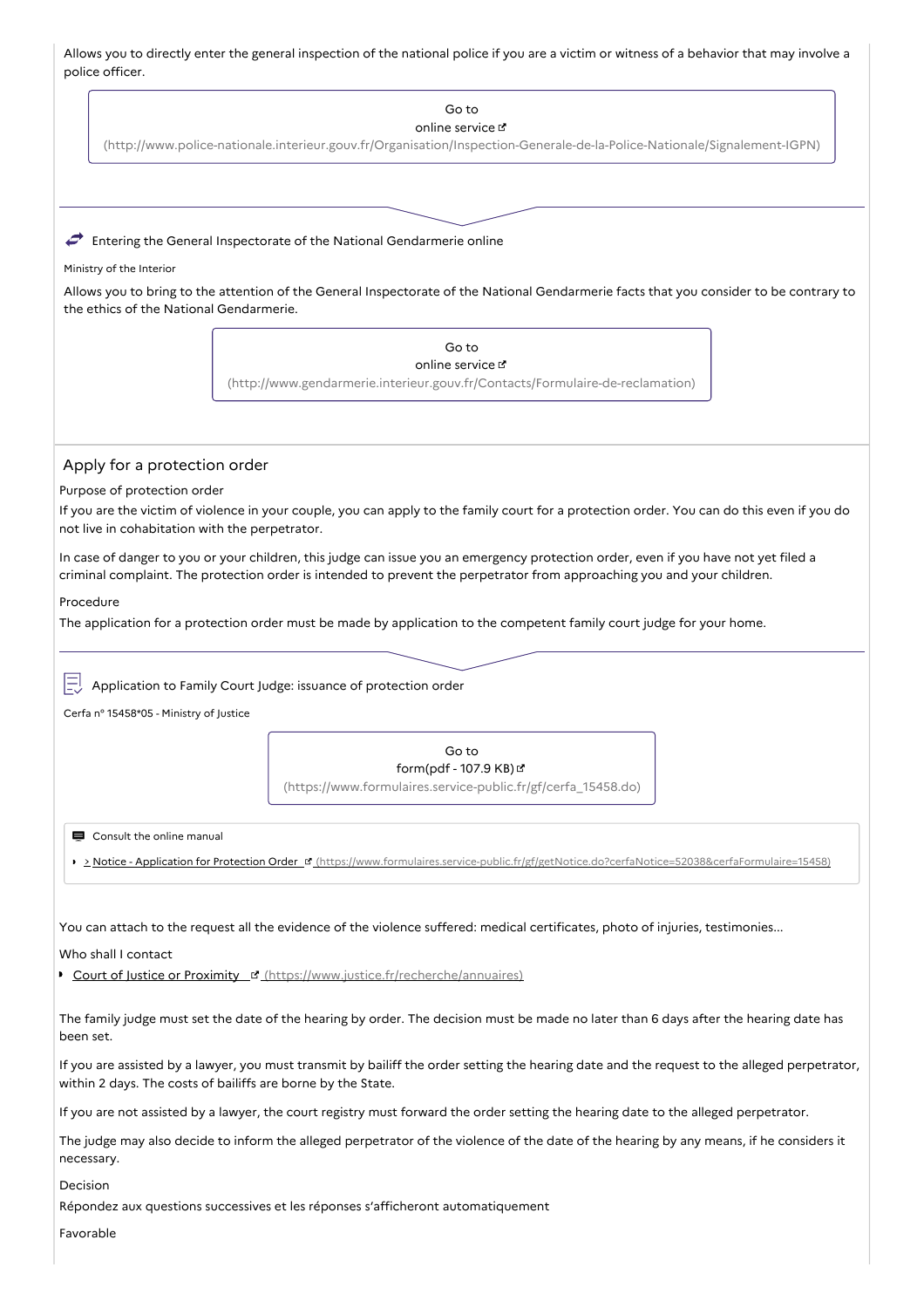The protection order may prohibit the perpetrator from contacting you or approaching you, at your home, at your workplace or elsewhere.

If you wish, and the perpetrator also agrees, the judge can decide that each of you 2 wears an electronic bracelet that ensures that he does not get closer to you within a certain distance.

If the perpetrator objects to this measure, the judge must inform the public prosecutor. The judge issuing a protection order may also order the prohibition of the perpetrator's right to detention or to bear arms. But, if he does not intend to do so, he must justify his position in the protection order.

The judge may also offer the perpetrator health, social or psychological care, or the follow-up of a course of prevention against violence. If the perpetrator of the violence refuses this proposal, the judge must inform the public prosecutor.

The judge shall also decide on the joint residence of the spouses, partners or concubines. You can therefore request to stay in your residence, the enjoyment of the accommodation being in principle attributed to the victim. The perpetrator must then leave the common home within the time limit set by the judge. It may be compelled to continue to provide financial support for the common dwelling.

If you have common children, the judge must also decide on the exercise of parental authority and on access and accommodation rights. It may order that the perpetrator's right of access be exercised in a meeting place or in the presence of a trusted third party. If it does not, even though it has prohibited the perpetrator from contacting you, it must justify its position in the protection order.

The measures contained in the protection order are for a period of 6 months and may be extended.

If you have filed a complaint, the removal of the violent spouse may be ordered by a judicial review (https://www.service[public.fr/particuliers/vosdroits/F2902?lang=en\)..](https://www.service-public.fr/particuliers/vosdroits/F2902?lang=en) But the criminal justice system cannot decide at this stage on the withdrawal of parental authority.

FYI: if you have received a protection order, you can apply for the early release of your salary savings (https://www.service[public.fr/particuliers/vosdroits/F31622?lang=en\)..](https://www.service-public.fr/particuliers/vosdroits/F31622?lang=en)

### Disadvantage

If the application for a protection order is rejected, the judge may set another hearing to decide on the other applications. For example, the exercise of parental authority and the contribution to the child's maintenance and education costs.

# Anti-match bracelet

The anti-reconciliation bracelet is used to protect you as a victim of spousal violence, by preventing your violent spouse or spouse from coming into physical contact with you.

When put in place, the bracelet allows you to locate your spouse or ex-spouse.

An alert system will be triggered when your spouse or former spouse approaches you.

A warning is then sent to him, and the forces of order can intervene if he continues to approach the place where you are.

The mechanism may be implemented in criminal proceedings or in civil proceedings.

The decision must be made by a judge.

# General case

The anti-reconciliation bracelet can be decided from 31 December 2020.

In Île-de-France

In the judicial districts of Bobigny and Pontoise

The anti-reconciliation bracelet can be decided since 25 September 2020.

In other judicial districts

The anti-reconciliation bracelet can be decided from 31 December 2020.

In New Aquitaine

In the judicial district of Angoulême

The anti-reconciliation bracelet can be decided since 25 September 2020.

In other judicial districts

The anti-reconciliation bracelet can be decided from 31 December 2020.

In the Hauts-de-France region

In the judicial district of Douai

The anti-reconciliation bracelet can be decided since 25 September 2020.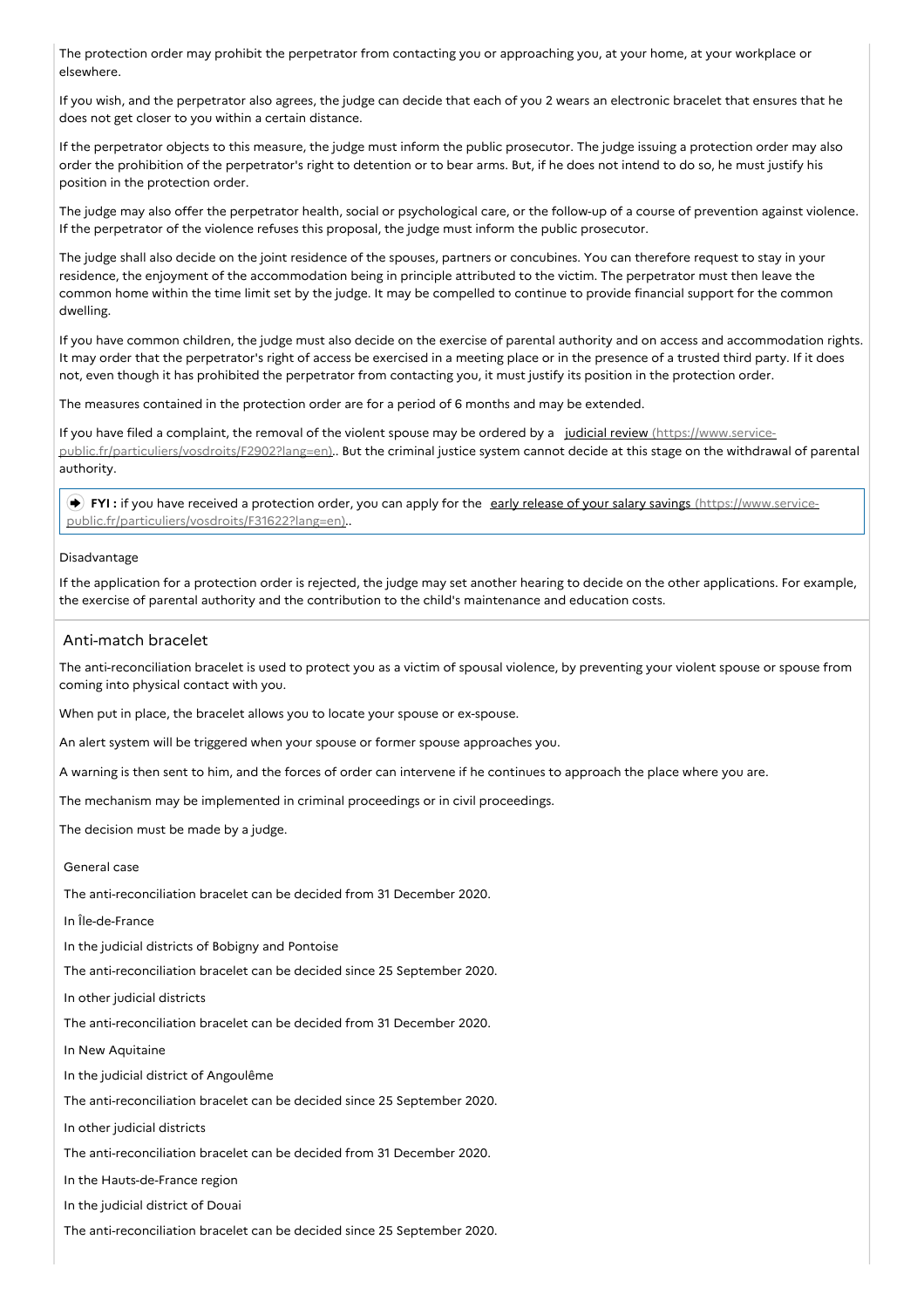### In other judicial districts

The anti-reconciliation bracelet can be decided from 31 December 2020.

In Provence-Alpes-Côte d'Azur

In the judicial district of Aix-en-Provence

The anti-reconciliation bracelet can be decided since 25 September 2020.

In other judicial districts

The anti-reconciliation bracelet can be decided from 31 December 2020.

### Use in criminal matters

In criminal matters, the decision to install an anti-reconciliation bracelet may be taken before or after the judgment of the person suspected of domestic violence.

Before the judgment, the measure may be taken by the examining magistrate or by the judge responsible for freedoms and detention, in the context of a judicial review. [\(https://www.service-public.fr/particuliers/vosdroits/F2902?lang=en\)](https://www.service-public.fr/particuliers/vosdroits/F2902?lang=en)

After the judgment, the measure can be taken only if the person suspected of spousal violence has been convicted of the facts. The measure is then taken as a sentence, or as an adjustment of sentence.

### Use in civil matters

In civil matters, the decision to put in place an anti-reconciliation bracelet may be taken by the family court judge to whom you have requested a protection order.. The judge will make the decision if he or she believes you are in danger, but your spouse or ex-spouse must give his or her consent. If he refuses, the judge may refer the matter to the parquet so that the measure may be taken in criminal proceedings.

# Ask for a great danger phone

The great danger phone is a specific phone that allows a victim of domestic violence to contact a specialized platform directly in case of danger. It is this platform that will alert the police or the gendarmerie if necessary. The victim can be geolocated if she wishes.

This telephone is allocated by the prosecutor in the event of removal of the violent spouse by court order, or in the event of serious and imminent danger when the perpetrator has not yet been arrested or tried. The scheme is intended for the most serious cases of domestic violence. The telephone is given for a period of 6 months renewable.

The victim will also be followed by an association designated by the prosecutor.

The decision on whether or not to grant the high-risk telephone is taken by the Public Prosecutor. You can apply directly to the public prosecutor's office, or to the police or gendarmes who will forward the request to the public prosecutor's office.

Who shall I contact

Court of Justice or Proximity F [\(https://www.justice.fr/recherche/annuaires\)](https://www.justice.fr/recherche/annuaires)

### Criminal sanctions

Alternative measures to prosecution

In cases of minor and isolated violence, the public prosecutor may decide not to prosecute the author in court.

The Prosecutor may then take such measures as:

- Criminal composition [\(https://www.service-public.fr/particuliers/vosdroits/F1461?lang=en\)](https://www.service-public.fr/particuliers/vosdroits/F1461?lang=en),
- Reminder of the law [\(https://www.service-public.fr/particuliers/vosdroits/F2277?lang=en\)](https://www.service-public.fr/particuliers/vosdroits/F2277?lang=en),
- Accountability training for the prevention and combating of domestic violence (carried out by the perpetrator at his own expense),
- **Criminal mediation** [\(https://www.service-public.fr/particuliers/vosdroits/F1824?lang=en\)](https://www.service-public.fr/particuliers/vosdroits/F1824?lang=en) if the victim agrees.

### Physical violence

Penalties for spousal violence depend on the number of days of total incapacity for work (TTI) that the violence has resulted in for the victim.

Répondez aux questions successives et les réponses s'afficheront automatiquement

ITT less than or equal to 8 days

Domestic violence resulting in total incapacity for work (TTI) not exceeding 8 days or days which have not resulted in ITT shall be punished at the maximum:

- **from 1 years in prison,**
- and €25,000 fine.

ITT greater than 8 days

If the violence resulted in a TTI greater than 8 days, the maximum penalty is:

■ 5 years in prison,